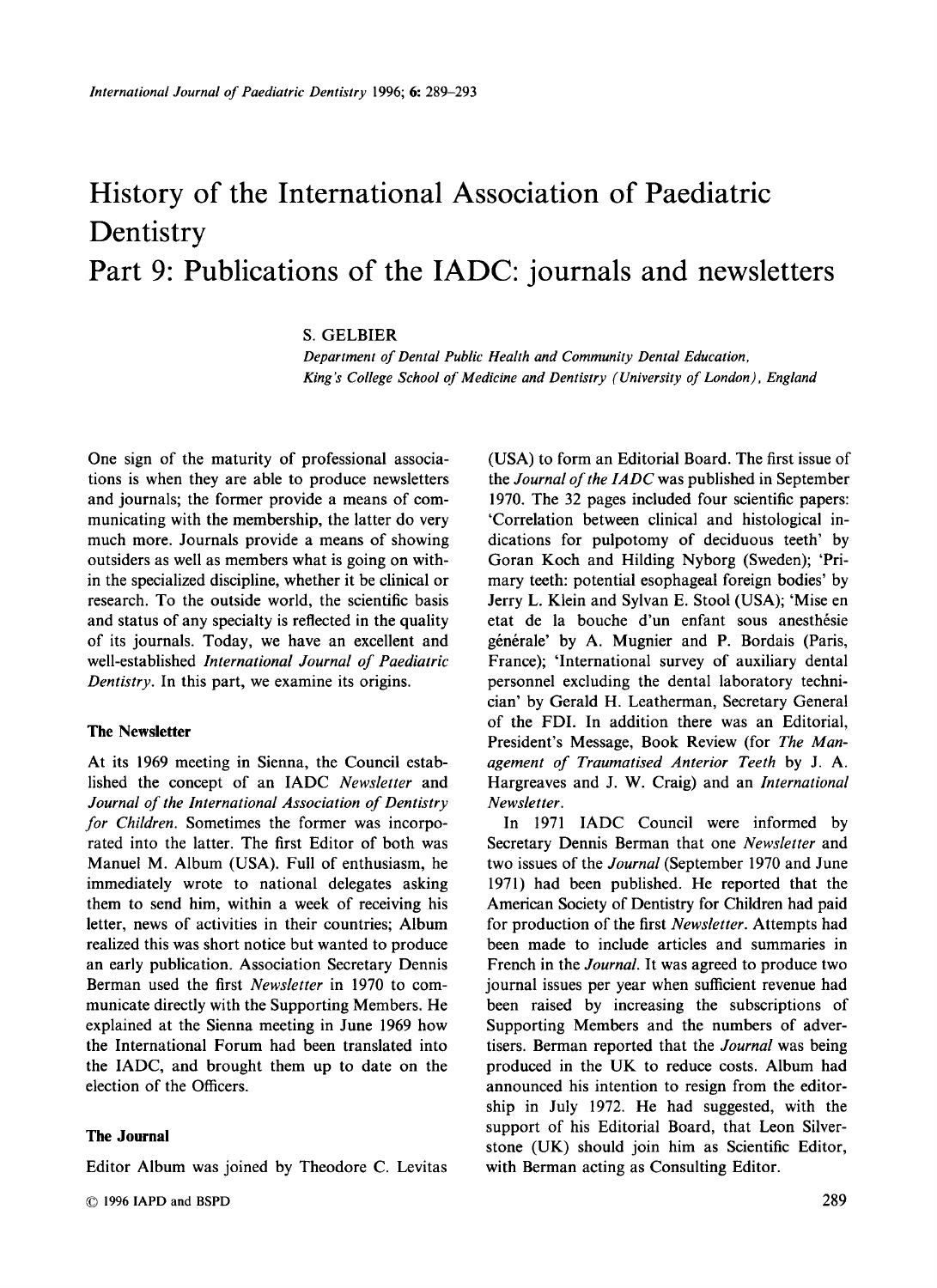Volume 2, Number 2, appeared in December 1971. It announced that the first A. B. Bofors Prize had been awarded to Leon M. Silverstone (UK). His prize-winning essay, 'The effect of topical application of calcifying fluids on human dental enamel *in vitro',* was reproduced almost in its entirety. There were three other papers, abstracts of 39 papers presented at the 1971 Copenhagen International Symposium, and information on films, audio-visual presentations and table clinics.

An *International Newsletter* featured the First International Congress on Dentistry for the Handicapped, held in Atlantic City under the chairmanship of Manny Album. Reports on the role and activities of the International Association of Dentistry for the Handicapped recur over the years, as many of its members are also active in the IADC.

Volume 3, Number 1, was published in December 1972. Silverstone (by then Senior Lecturer in Child Dental Health at the London Hospital) had joined Levitas and Berman as a Scientific Editor. In addition to an advertisement for the second Bofors prize there was a report and abstracts of the IADC's excellent session on 'The Prevention of Dental Caries in Children' at the 15th FDI World Dental Congress in Mexico City (on 25 October 1972).

IADC Secretary Gerry Winter reported to Council in 1973 that two issues of the *Journal* had been published since Copenhagen but pointed out the financial burden to the Association. Silverstone was elected Editor, to take over after first supporting Album as Scientific Editor. B. Tucat proposed that summaries of papers from other journals might be published. J. Vandeneycken suggested that a general article covering services available for children throughout the world would make interesting reading.

Volume **4,** Number 1, appeared in July 1973. The Editorial Board members were: J. Meyer (France), Berman (UK), Falcolini (Italy), Syrrist (Sweden) and Album (USA). Volume 4, Number 2, was published in December 1973; by then, Silverstone was the Editor. The Editorial Committee consisted of Album, Berman, Falcolini, Meyer and Syrrist, but no longer included the Editor. Silverstone appealed for contributions to produce a balance between research papers, case reports, clinical procedures and techniques, public health services and more general articles. He pointed out that if the *Journal* truly was to represent the IADC it would be essential to publish articles by members from supporting countries.

This plea was not surprising as all the papers in that issue came from the London Hospital.

Volume *5,* Number **1,** appeared in July 1974. Editor Silverstone again reminded his readers that the *Journal* was the voice of the Association. Since his plea in the previous editorial for reports and papers from members in the supporting countries Silverstone had received a good response. For the first time there were abstracts in Spanish as well as in French. Silverstone told the 1975 Council meeting that this development should help and interest colleagues in South American and other Spanishspeaking countries. There was an advertisement for the 1975 Astra Prize in Child Dental Health. Another advertisement invited readers to submit designs for an emblem or symbol to represent the IADC.

Volume *5,* Number 2, was published in December 1974; it included Alan Brook's paper on 'Dental anomalies of number, form and size: the prevalence in British schoolchildren', which had been awarded the 1973 A. B. Bofors prize.

At the 1975 Council meeting Silverstone reported that the four issues published since the last Congress had contained 17 scientific papers but again appealed for more from outside Britain. Secretary Winter reported that during the past year the *Journal* had cost IADC E400 more than had been received in advertising and supporting membership fees. Silverstone reminded Council that all advertisements had been brought in through British colleagues. Council indicated that it would consider in 18 months whether or not publication should continue.

The newly appointed Editorial Committee was Gerald **Z.** Wright (Canada), Haim Sarnat (Israel), Tony Hargreaves (Canada), Alfonso Escovar (Colombia), Walter Kunzel (DDR), Bengt Magnusson (Sweden), Reg Andlaw **(UK),** K. Poppe (Norway, Fons Plasschaert (Holland) and Robert Veil1 (France). The Editor suggested that in future abstracts should also appear in German.

In 1979, Silverstone reported on two new features: 'International News' and 'Abstracts from other Journals'. Giuliano Falcolini became Editordesignate and replaced Silverstone in January 1980. One of his aims was to increase the number of countries from which articles were submitted in order to facilitate scientific interchange throughout the world and to enlarge the number of people involved in paedodontics. The subjects to be published were mainly concerned with basic and clinical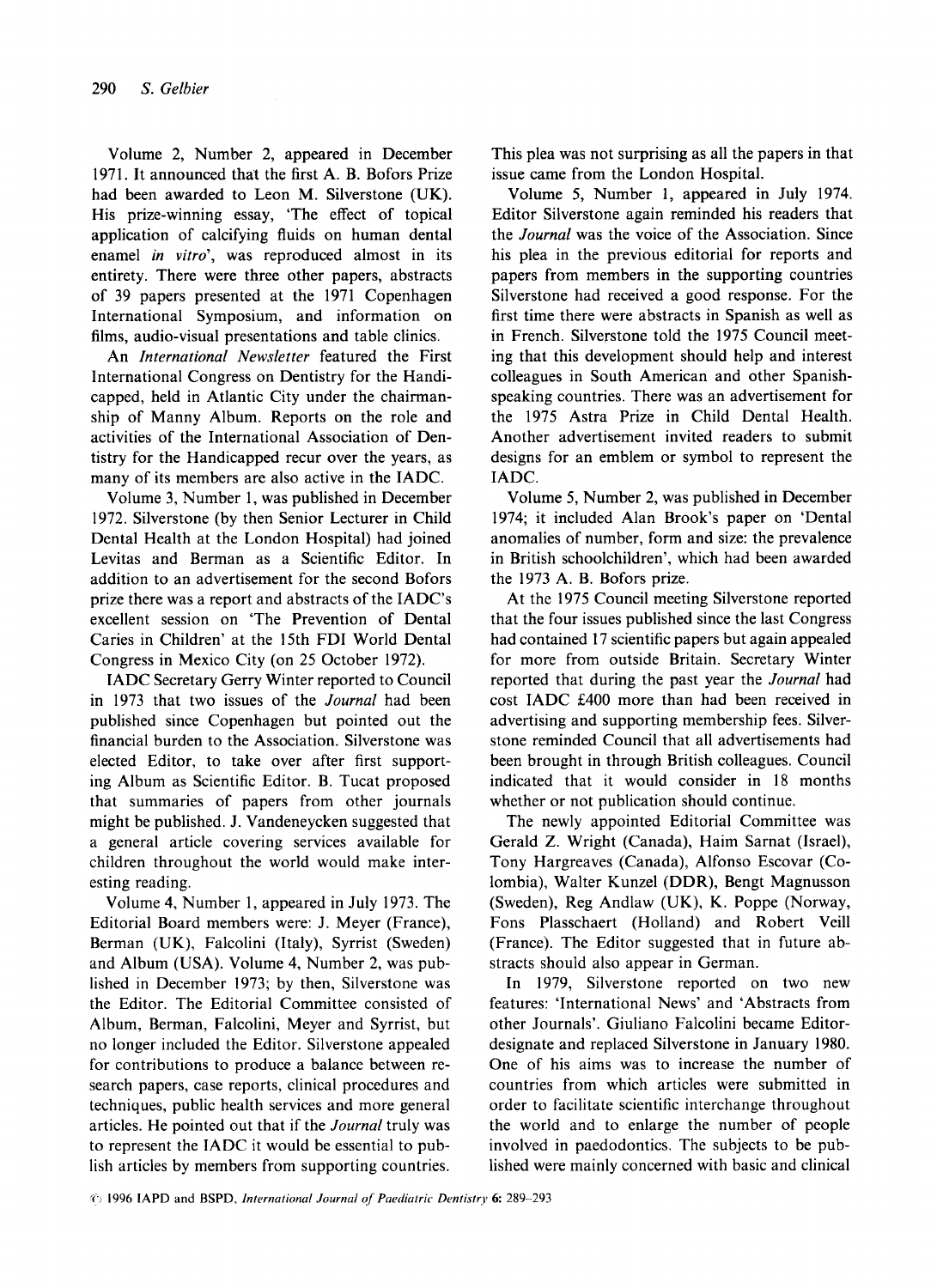research. There would also continue to be book reviews in order to give members an overview of the paedodontic literature. From December 1982 there was a 'Letters to the Editor' section.

The *Journal* continued to grow. Originally it had 32 pages with three or four advertisers. By 1982 there were 48 pages with 12 advertisers. The big increase in advertising was partly due to contacts made at the IADC Congress in Davos, but came especially from the efforts of Album, Toth and Falcolini who attracted new sponsors. One problem was to achieve the correct balance between text and advertising, as none of the advertisers had committed themselves to more than one issue. If, following an expansion of the *Journal,* some advertisers withdrew, there would be an embarrassing financial problem.

By February 1983 the Editor was receiving approximately 15 articles per year. There were papers from 21 countries, including one written in French. The Board agreed that the Editor could send one copy of the *Journal* to Australian participants at the Melbourne Congress in order to interest Australian advertisers. **A** complimentary copy was mailed to dental faculties as well as to participants at the most recent international congress. Professor Falcolini reported a request from the Italian Society to produce an Italian edition of the *Journal.* He said that if this request was granted special financial provision would have to be made, as the Italian advertisers who currently advertised in the *Journal*  would probably withdraw from this arrangement to advertise in the Italian edition. Council gave the Editor permission to pursue the subject further, subject to a fair financial arrangement being agreed by the Board. The latter indicated that the Italian society would pay £750 per annum as compensation for possible loss of Italian advertising from the English-language edition.

In March 1983, Falcolini indicated that the Editorial Board had agreed to publish the *Newsletter* without any advertising. However, they had emphasized the need for everyone to support the publications with more subscriptions to the IADC and by securing advertising for the *Journal.* 

The *Journal* continued to appear, but less regularly than agreed. Falcolini later pointed out that in 1980 the *Newsletter* was published in March and September to bridge the gap between *Journal*  issues in June and December. The *Newsletter* contained 4 pages in 1980, 8 in 1981 and 4 in 1982. The

increased number of pages in the middle issue enabled it to carry more information about the Davos meeting. The aim of the *Newsletter* was to communicate with all the participants in international meetings, to give information about the national societies, and to advertise the IADC. The format enabled it to publish brief information about activities in different countries. In March 1980 there was a calendar of paedodontic meetings and in September a list of new books on children's dentistry. In 1981 a list of paedodontic periodicals were published, and two more were listed in March 1983.

In September 1984 it was agreed by the Board that from Volume 16 the *Journal* would be printed in Italy; it would be increased to three issues per year (April, September and December); the page size would be increased to A4; and each issue would contain 40 pages with the *Newsletter* incorporated.

In July 1986 the Editor reported to the Board about troubles with publication. As there was a great delay in printing, the December 1984 issue of Volume 15 had not been published and mailed by the printer until June 1985. Further, he did not receive the usual 50 copies for his editorial collection and there was a lack of reprints for authors. No replies were received from the printers, although authors had ordered and paid for reprints. A big delay in receiving back all the editorial and advertising material from the former printer was resolved in December 1985. Last, but not least, the Treasurer was concerned about the financial balances. The first issue of Volume 16 was supposed to have been printed in Italy in December 1985, but was distributed only in March 1986. Volume 17, Number 1 (officially April) was printed in June and mailed in July; Number 2 (August) was ready for mailing in September. Falcolini said that from Number 3 (December) the *Journal* would be printed and mailed regularly.

In May 1989, President Franklin Pulver stressed to the Board of Directors the efforts that he, the Secretary and others had made in order to obtain the *Newsletter* and journals promised at the last Board meeting in Philadelphia. There had not been a single issue since then. The Editor apologized for the delay and resigned because of pressure of work.

Secretary Brook reported on contacts with the British Paedodontic Society about a merger with its journal. The BPS were not yet able to agree to the development but had kept the matter open for future consideration. He had contacted Franklin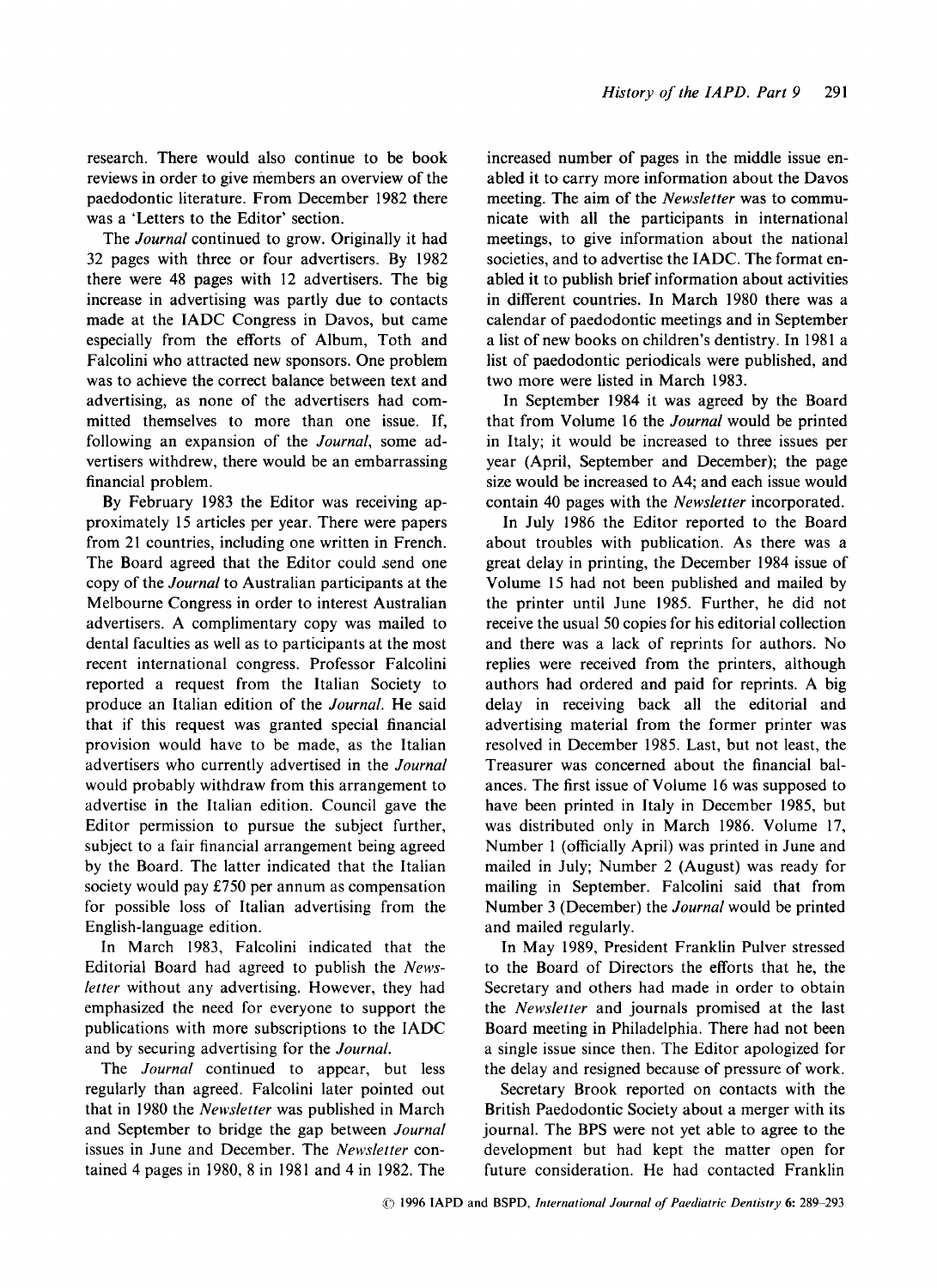Garcia-Godoy who offered to become Editor, but his management fee was considered uneconomical. Professor Gerald Wright in Canada had also been contacted but was unable to submit a costing. He felt that production and distribution should be outside Canada, and had offered to take on the role with the editorial work based in London and the printers in the UK. However, Council in Athens elected Barry Scheer as Editor to take over the *Journal* and *Newsletter* immediately. His first *Newsletrer,* Number 15 (1989), had a new format. Plans were also underway for a new journal, to be published at least annually and supplemented by a newsletter. President Franklin Pulver wrote in the *Newsletter*  that the Society had been going through some growing pains and had experienced problems. However, after meetings in Athens in June and London in July he believed the problems were being tackled vigorously.

The Spring 1990 *Newsletter* emphasized the need for communication between the IADC and its members. It recognized that most of them could not attend international meetings regularly, so relied on the *Newsletter* and *Journal* to communicate with and maintain contact with paedodontists elsewhere in the world. The Editor mentioned recent events in Eastern Europe which would bring more colleagues into the fold.

In 1990 a redesigned *Journal of the IADC*  appeared; the format had changed little since its first appearance some 20 years earlier and it was felt that a new image was needed. Two issues were published before the new IAPD journal was formed.

# *The International Journal of Paediatric Dentistry*

At the 12th Congress in Athens in 1989 it was suggested that the IADC should again explore a merger between its journal and the *Journal of Paediatric Dentistry* of the British Paedodontic Society, which might bring benefits to both. A similar recommendation made by the IADC 'Task Force' was reported in the 16th issue of the *Newsletter* and the need emphasized by the Editor. The British journal had a reputation for publishing papers of high standards and the IADC Board expressed confidence that a joint publication would continue to reflect the interests of the IADC. Policy and administrative problems delayed negotiations, which is why Scheer was appointed by the Board to relaunch the *Journal of the ZADC.* From December 1989 discussions were held between the BPS (later

the British Society of Paediatric Dentistry), Barry Scheer and IADC Secretary Mark Hector. Subsequently, Scheer, Reg Andlaw (Editor of the *Journal of Paediatric Dentistry)* and Blackwell Scientific Publications (publishers for BPS) negotiated a merger between the journals. The details were approved unanimously by the IADC and BPS.

In the Winter 1990 *Newsletter,* Hector wrote that he had become aware of some of the problems which had delayed publication of the 1987 and 1988 volumes of the *Journal* and one issue of the *Newsletter.* He was pleased to report that the first two issues for 1990 had been distributed, and both *Journal* and *Newsletter* were being despatched regularly. The problems were at an end and should go a long way towards rebuilding the Association. He hoped that national societies and individual members would assist the secretariat by ensuring that subscriptions were paid. He said that the merger should lead to more issues each year and a larger circulation, with a resultant enhanced status. Nevertheless, he warned that it would probably be necessary to increase the annual subscription.

In January 1991 the BPS and IADC published their first joint *International Journal of Paediatric Dentistry.* Reg Andlaw (Bristol) was the Editor, with Barry Scheer (IAPD) and Fred Hill (BSPD) as Associate Editors; the 24 members of the Editorial Board were drawn from around the world. From April 1991 the *Journal* was published three times each year and distributed to all Supporting Members of the IADC and to members of the BPS; since 1994 publication has increased to four times a year.

**Table 1. Editors of the IADCiIAPD** *Journal* **and** *Newsletter.* 

|      | Journal of the International Association of Dentistry for Children        |
|------|---------------------------------------------------------------------------|
| 1969 | Manuel Album                                                              |
| 1973 | Leon Silverstone                                                          |
| 1980 | Giuliano Falcolini                                                        |
| 1990 | <b>Barry Scheer</b>                                                       |
|      | International Journal of Paediatric Dentistry                             |
| 1991 | Reg Andlaw with Barry Scheer and Fred Hill as<br><b>Associate Editors</b> |

At the 26 September 1991 meeting of the Board, Secretary Hector said he had spent a great deal of time unravelling the financial details relating to volume **18** and 19 of the *Journal,* and he presented a record of all the correspondence concerning this matter. Scheer was congratulated and thanked for his hard work in producing two issues of the *Journal*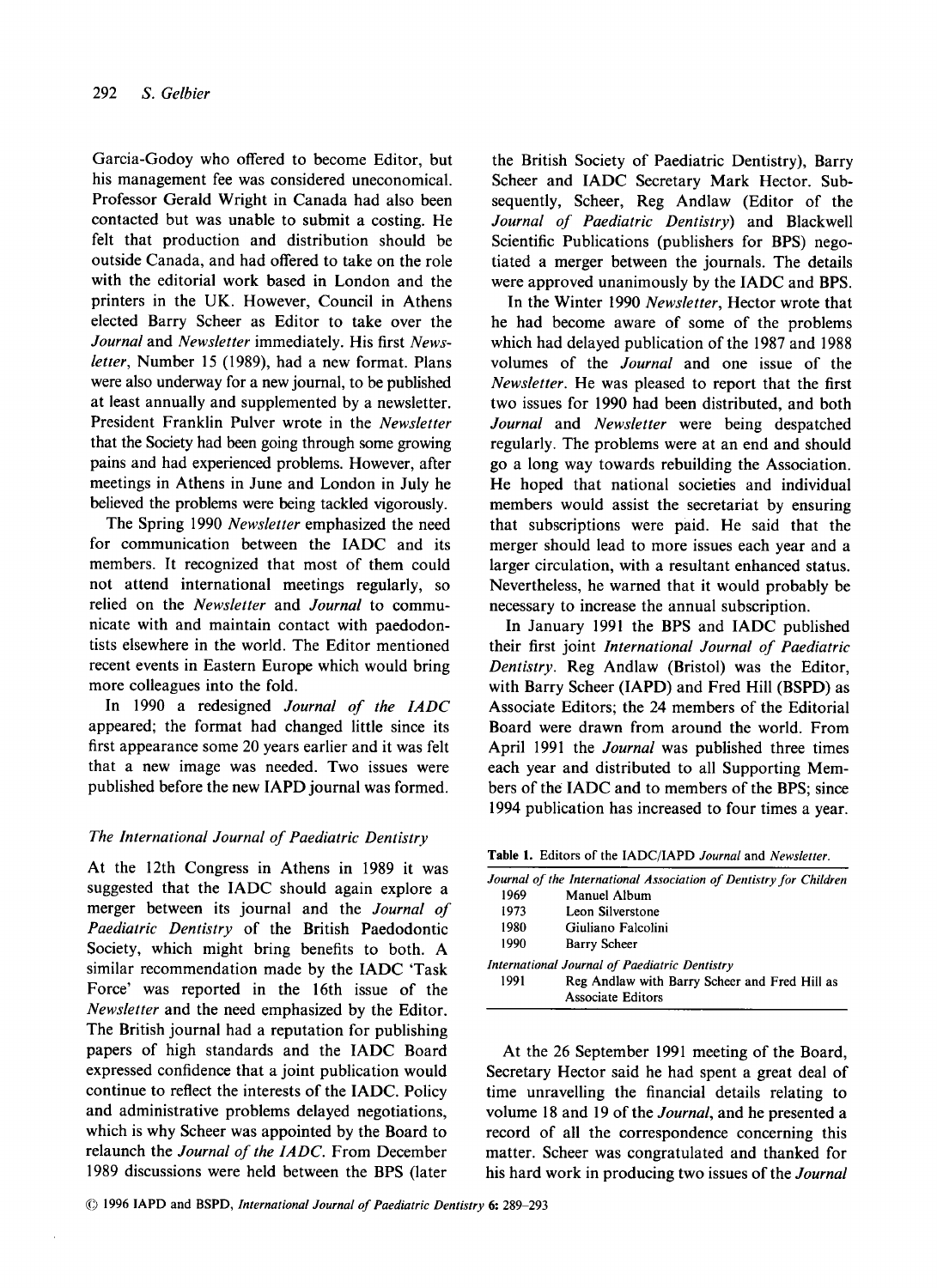and three *Newsletters.* He reviewed the situation since **1970.** In commenting upon the merger between the BPS and IADC journals to form the new international journal, he said that although the IADC no longer had complete sovereignty over its journal it had gained in terms of security and the professionalism with which it was produced. It had been agreed at the outset that the Editor-in-Chief should be non-partisan and that he should be assisted by Editors appointed by both the IADC and BPS. Reg Andlaw was the first Editor-in-Chief.

The Board felt strongly that the *Newsletter* should continue to be published separately from the *Journal*  and that it should remain under the control of the IADC. However, as both Scheer and Hector pointed out, for the *Newsletter* to be informative it was important for the Editor to receive regular contributions from both national secretaries and supporting members.

On **2** May **1992** Scheer reported that the standard of submitted papers continued to improve but there was still an inadequate number from countries other than the **UK.** Since reformation of the *Journal,* only 12 of the **28** published were submitted from outside the **UK;** given time, that situation should change. In his report to the Board in June **1995,** Scheer drew attention to the continued success of the *Journal*  and the increase in the number of international papers published. He also commented on the sound financial state of the journal, which was being published four times a year.

Translation of the summaries of papers into French, Spanish and German is an excellent, wellreceived, feature of the *Journal;* they are by Franklyn Garcia-Godoy (Spanish), Eli D. Ben-Zur (German) and Héléne Schnek (French).

There is still a need for increased participation by the member scieties of IAPD in both the *Journal*  and *Newsletter.* However, readers of the *Journal* will know of the high standard that it attains; long may it do so.